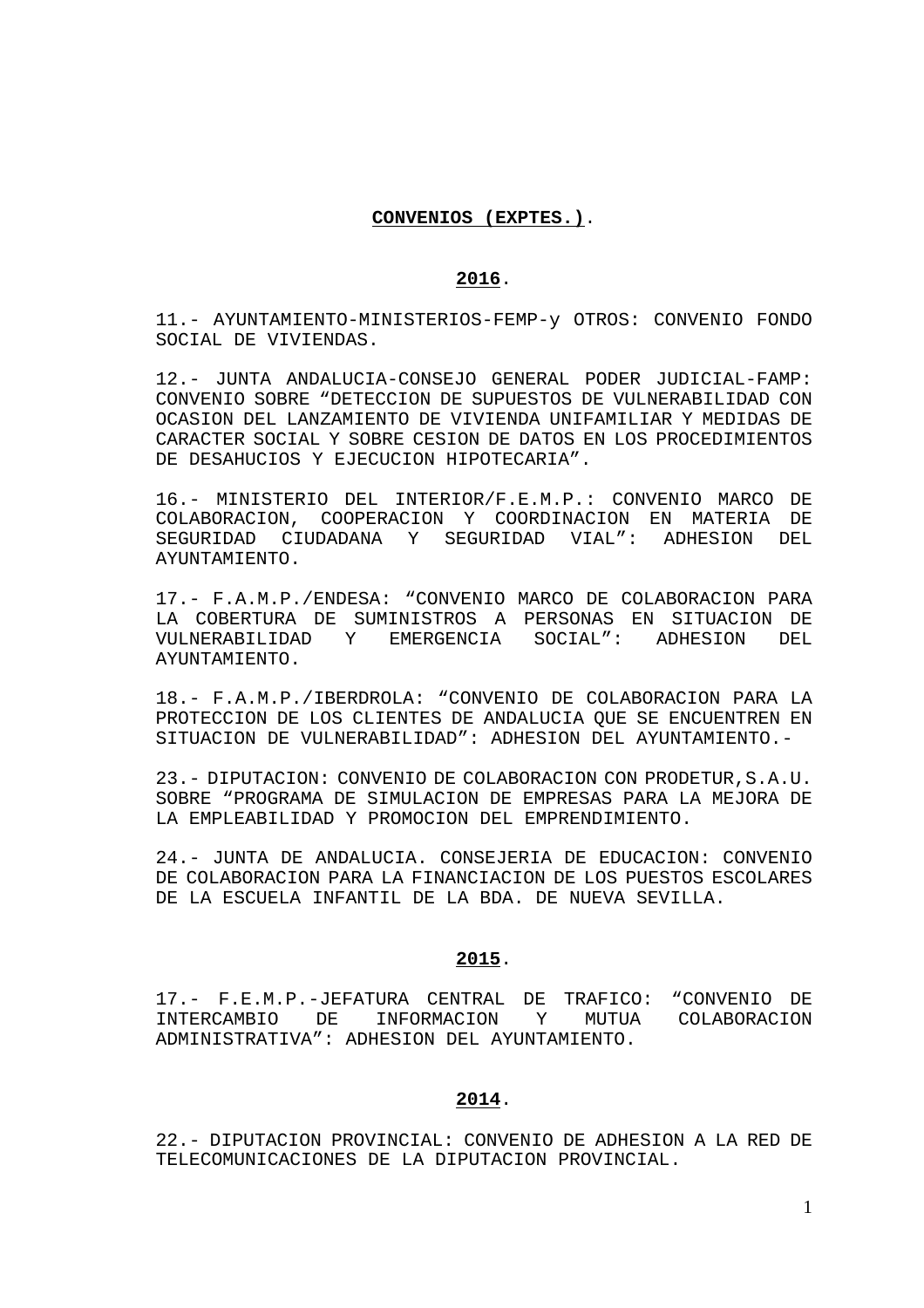08.- DIPUTACION PROVINCIAL: CONVENIO PLURIANUAL DE CONCERTACION PARA ASISTENCIA CONCERTADA.

09.- MINISTERIO DEL INTERIOR/FEMP: ADHESION DEL AYUNTAMIENTO AL "CONVENIO PARA INTERCAMBIO DE INFORMACION Y MUTUA COLABORACION ADMINISTRATIVA".

27.- AYUNTAMIENTO: CONVENIO DE COLABORACION CON LA JUNTA DE ANDALUCÍA DE EJECUCION DE MEDIDAS EN MATERIA DE MENORES INFRACTORES.

32.- JUNTA DE ANDALUCIA: CONVENIO DE COLABORACION PARA EJECUCION DE MEDIDAS JUDICIALES POR MENORES INFRACTORES.

#### **2012**.

25.- DIPUTACION PROVINCIAL: CONVENIO DE COLABORACION PARA ASISTENCIA TECNICA EN LA GESTION DEL REGISTRO MUNICIPAL DE DEMANDANTES DE VIVIENDAS PROTEGIDAS Y CALIFICACIONES PROVISIONALES Y DEFINITIVAS DE VIVIENDAS PROTEGIDAS.

26.- DIPUTACION PROVINCIAL: CONVENIO DE COLABORACION PARA INSTRUCCION Y RESOLUCION DE LOS EXPEDIENTES SANCIONADORES Y GESTION Y RECAUDACION DE MULTAS POR INFRACCIONES A LA LEY SOBRE TRAFICO Y SEGURIDAD VIAL Y ORDENANZA MUNICIPAL DE CIRCULACION.

## **2011**.

20.- AYUNTAMIENTO: CONVENIO DE COLABORACION CON F.A.C.U.A.

26.- DIPUTACION PROVINCIAL: CONVENIO SERVICIOS SOCIALES COMUNITARIOS.

27.- AYUNTAMIENTO: CONVENIO DE COLABORACION CON INES ROSALES, S.A.U. PARA EL DESARROLLO DE ACCION FORMATIVA SOBRE ELABORACION ARTESANAL DE TORTAS DE ACEITE.

28.- AYUNTAMIENTO: CONVENIOS DE COOPERACION EDUCATIVA CON LA UNIVERSIDAD PABLO DE OLAVIDE.

31.- AYUNTAMIENTO: CONSORCIO DE VIVIENDA PARA LOS VECINOS DEL AREA DE SEVILLA: RESOLUCION DE CONVENIO DE ENCOMIENDA DE GESTION DE RGTRO. MPAL. DE DEMANDANTES DE VIVIENDA PROTEGIDA.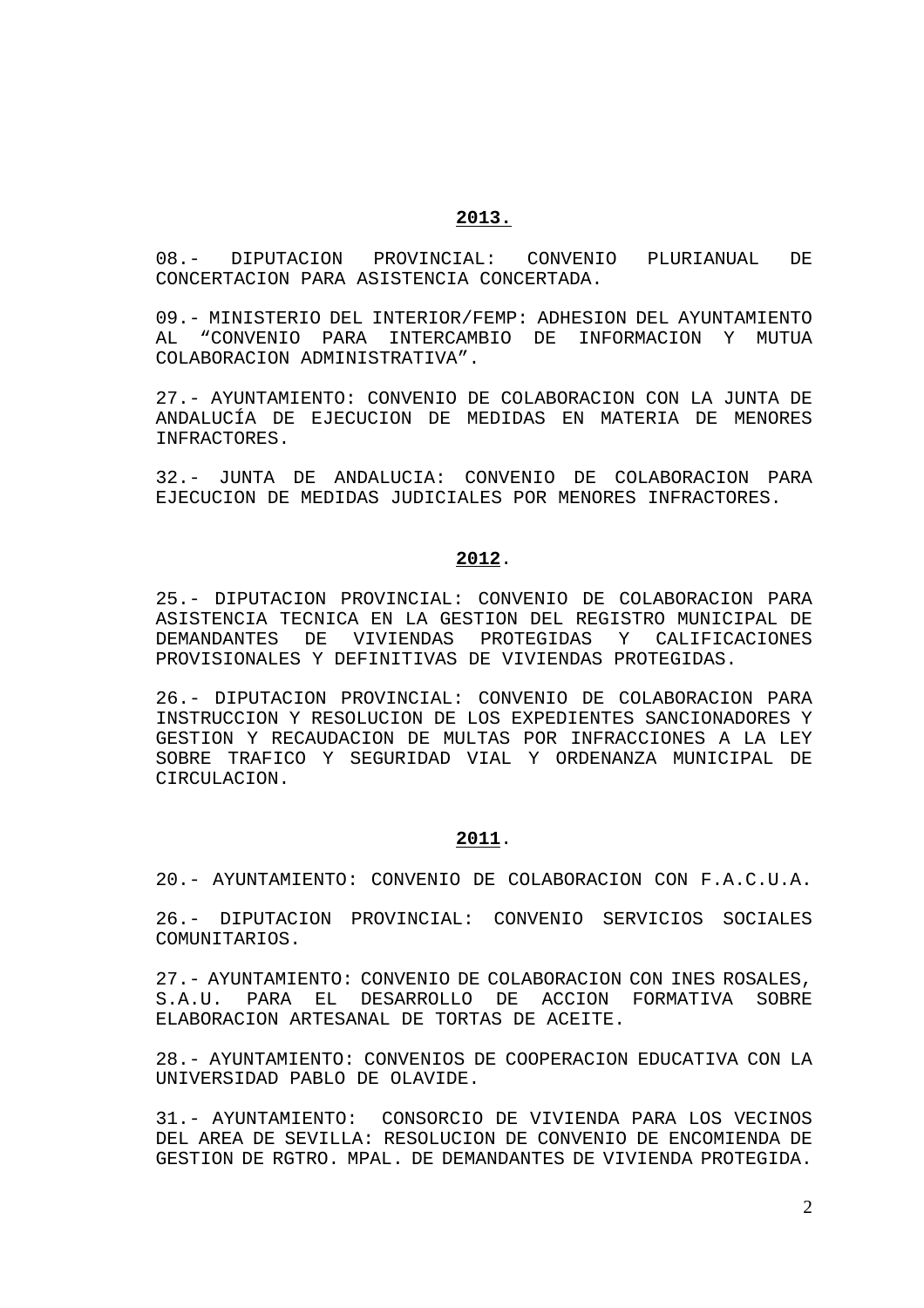35.- DIPUTACION PROVINCIAL: CONVENIO DE COLABORACION DE DELEGACION Y ENCOMIENDA DE GESTION AL O.P.A.E.F. DE LAS FACULTADES DE GESTION, LIQUIDACION, INSPECCION Y RECAUDACION TRIBUTARIAS.

## **2010**.

- 11.- AYUNTAMIENTO: CONVENIO DE COLABORACION CON LA ASOCIACION HUMANA ESPAÑA (FUNDACION PUEBLO PARA PUEBLO) SOBRE RECOGIDA SELECTIVA DE ROPA USADA.
- 46.- AYUNTAMIENTO: CONVENIO URBANISTICO CON PARQUE CASTILLEJA,S.L. E IKEA IBERICA,S.A. SOBRE ACCESO A COMPLEJO COMERCIAL EN EL SECTOR EL VALERO (II): ACUERDO DENEGATORIO SOBRE RESOLUCION UNILATERAL POR IKEA IBERICA,S.A.

- 9.- DIPUTACIÓN PROVINCIAL: CONVENIO DE GESTIÓN Y RECAUDACIÓN DE MULTAS POR INFRACCIONES A LA LEY DE TRAFICO, CIRCULACIÓN DE VEHÍCULOS A MOTOR Y SEGURIDAD VIAL. (Antecedente: Expte.11/06).
- 12.- AYUNTAMIENTO: ACUERDOS-CONVENIOS DE COLABORACIÓN FORMATIVA.
- 13.- AYUNTAMIENTO: CONVENIO DE COLABORACIÓN CON ASOCIACIÓN ANDALUZA DE PERSONAS EN RIESGO DE EXCLUSIÓN SOCIAL.
- 18.- AYUNTAMIENTO: CONVENIO CON HOSPITAL NISA-ALJARAFE Y EMPRESA ARAMARK,SLU PARA REALIZACIÓN DE PRACTICAS.
- 38. AYUNTAMIENTO: CONVENIO MARCO DE COLABORACION CON LA CAMARA OFICIAL DE COMERCIO, INDUSTRIA Y NAVEGACION DE SEVILLA.
- 40.- AYUNTAMIENTO: ADHESION DEL AYUNTAMIENTO A LA "ASOCIACION PARA EL DESARROLLO SOSTENIBLE DE LA COMARCA DEL ALJARAFE".
- 46.- AYUNTAMIENTO: CONVENIO DE COLABORACION CON LA F.A.C.U.A.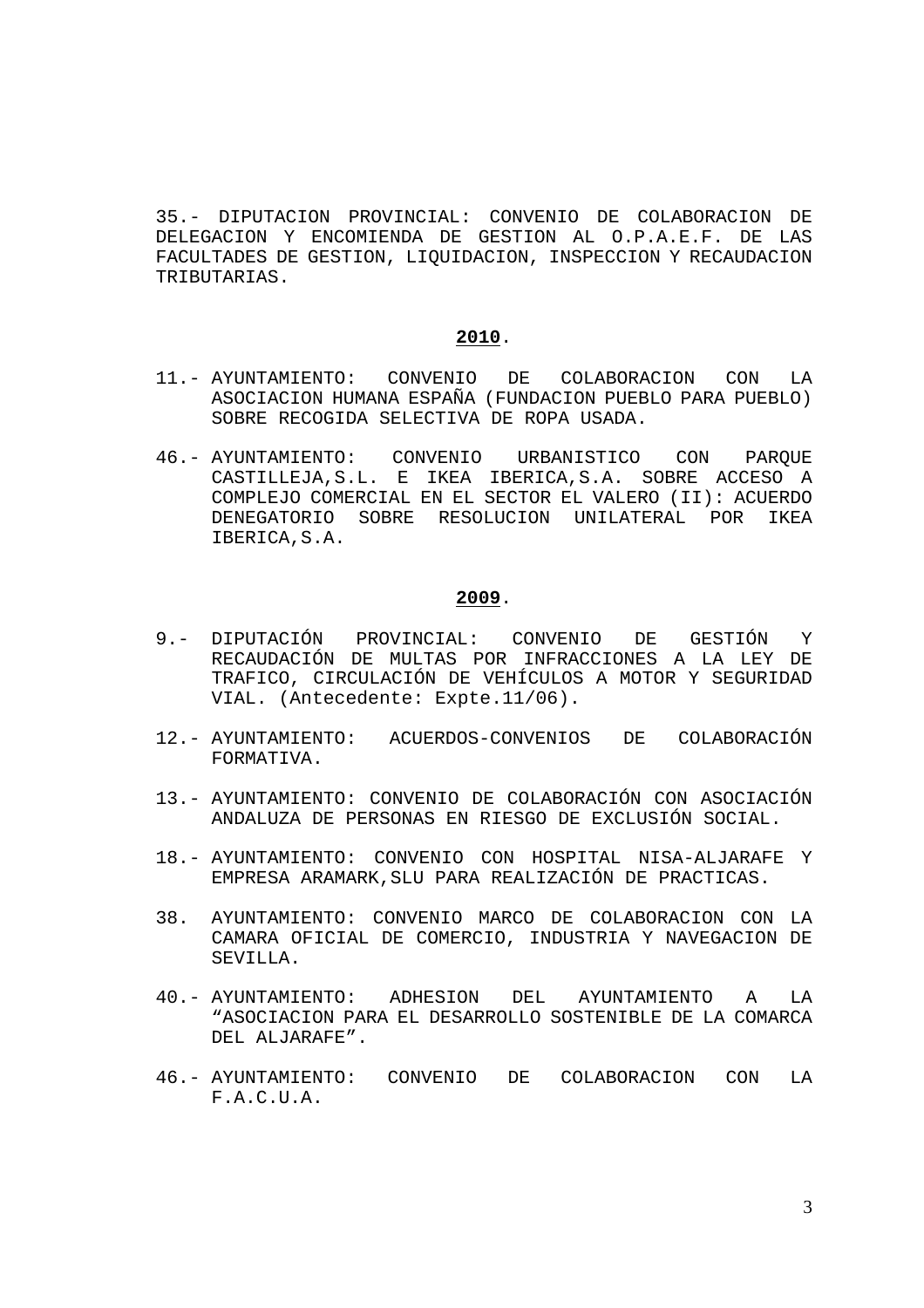- 50.- AYUNTAMIENTO: PROTOCOLO DE COLABORACION CON LA UNIVERSIDAD PABLO DE OLAVIDE PARA EL PROGRAMA PROVINCIAL DE AULA ABIERTA DE MAYORES.
- 53.- AYUNTAMIENTO: CONVENIO DE COLABORACION CON MCDAD. DE SERVICIOS LA VEGA PARA PRESTACION DE SERVICIO DE RECOGIDA Y GESTION DE RESIDUOS DE PUNTO LIMPIO MOVIL.
- 55.- AYUNTAMIENTO: CONVENIO DE COLABORACION CON PRODETUR,S.A. SOBRE PROYECTO PROEMPLEO III.
- 64.- JUNTA DE ANDALUCIA. CONSEJERIA DE EDUCACION: CONVENIO DE COLABORACION PARA CREACION DE ESCUELA INFANTIL.

- 3.- AYUNTAMIENTO: ENCOMIENDA DE GESTION A LA DELEGACION DE DEPORTES SOBRE ESTABLECIMIENTO DE CONVENIOS-ACUERDOS MARCO DE COLABORACION CON OTRAS INSTITUCIONES PUBLICAS PARA LA UTILIZACION DE INSTALACIONES DEPORTIVAS MUNICIPALES.
- 4.- AYUNTAMIENTO: "CONVENIO CON PRODETUR,S.A. SOBRE ELABORACION DE ESTUDIO PARA LA MOVILIDAD EN EL CENTRO URBANO EN EL MUNICIPIO DE CASTILLEJA DE LA CUESTA".
- 19.- AYUNTAMIENTO: CONVENIOS DE COLABORACION CON CENTROS-RESIDENCIAS PARA PRACTICAS ALUMNOS CURSOS F.P.O.
- 32.- AYUNTAMIENTO: CONVENIO URBANISTICO CON PARQUE CASTILLEJA,S.L. E IKEA IBERICA,S.A. SOBRE ACCESO A COMPLEJO COMERCIAL EN EL SECTOR EL VALERO.
- 37.- AYUNTAMIENTO: CONVENIO SOBRE CONTENEDORES CLASIFICADORES URBANOS DE RESIDUOS ESPECIALES.
- 42.- AYUNTAMIENTO: "CONVENIO CON PRODETUR,S.A. SOBRE FUNCIONAMIENTO DE EMPRESA SIMULADA Y SU CONEXION A LA AGENCIA DE SIMULACION PRODETUR EN EL AMBITO DEL PROGRAMA DE ACCIONES EXPERIMENTALES".
- 43.- AYUNTAMIENTO: "CONVENIO CON LA DIPUTACION PROVINCIAL DE SEVILLA EN MATERIA DE FOMENTO DE LA ACTIVIDAD FISICA Y EL DEPORTE"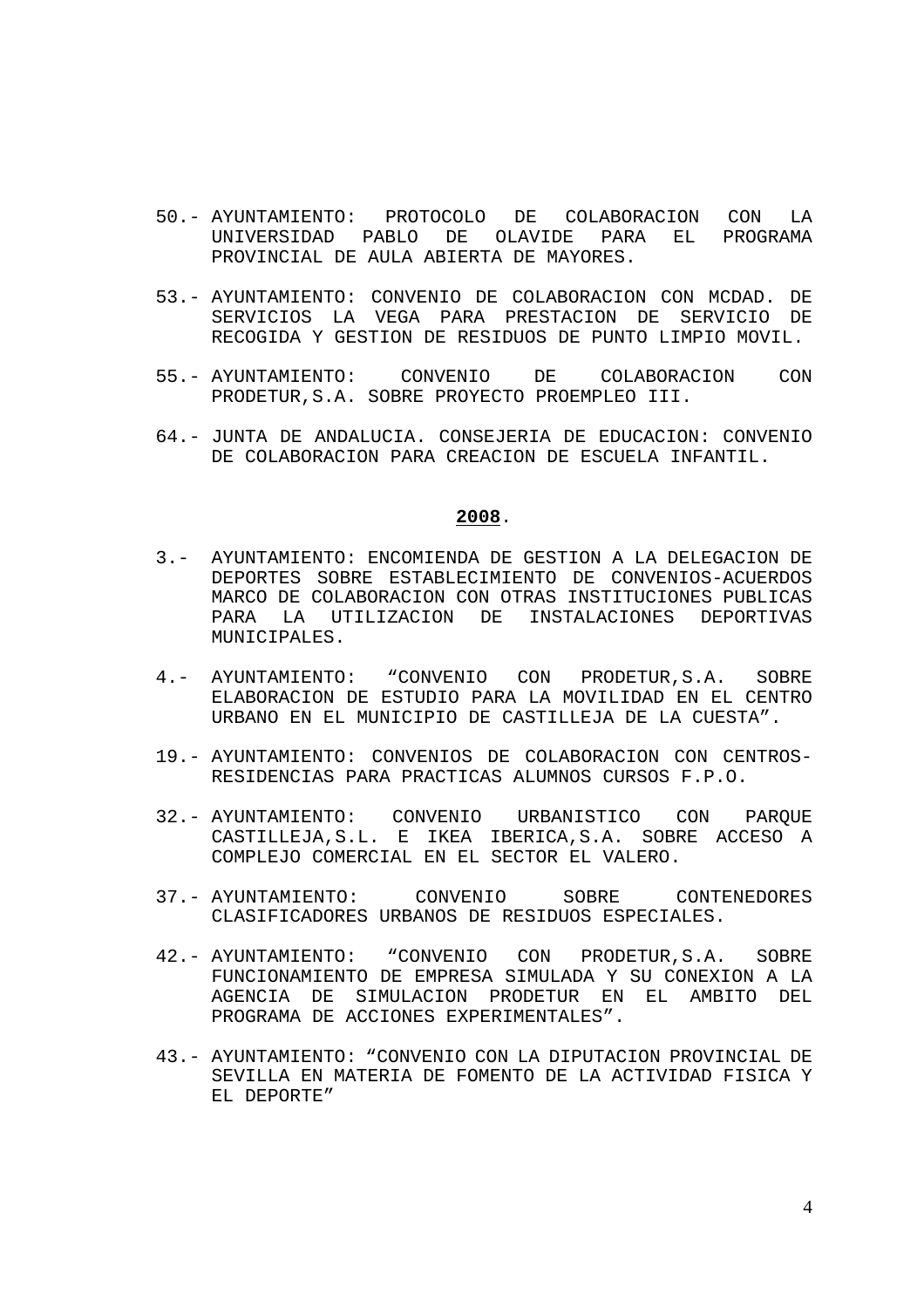- 45.- AYUNTAMIENTO: CONVENIO DE COLABORACION CON E.P.S.A., C.S.I.C., CONSORCIO DE VIVIENDA DE VECINOS AREA DE SEVILLA Y AYTOS. DE LA PROVINCIA.
- 50.- AYUNTAMIENTO: ACUERDOS-CONVENIOS DE COLABORACION FORMATIVA.

- 2.- AYUNTAMIENTO: CONVENIO DE COLABORACION CON HOSPITAL NISA ALJARAFE PARA PRACTICAS DE CURSO DE F.P.O.
- 4.- DIPUTACION PROVINCIAL: CONVENIO DE COLABORACION CON PRODETUR,S.A. PARA EJECUCION DE PROGRAMA "PROMETEO".
- 17.- DIPUTACION PROVINCIAL. PLAN ADELFA 2007/2010 (ESPACIOS VERDES DE CONVIVENCIA URBANA Y ACCESOS A LOS MUNICIPIOS): ADHESION DEL AYUNTAMIENTO.
- 18.- AYUNTAMIENTO: CONVENIO SOBRE MOBILIARIO URBANO.
- 25.- JUNTA ANDALUCIA-CONSEJERIA TURISMO, COMERCIO Y DEPORTE/MCDAD.DESARROLLO Y FOMENTO DEL ALJARAFE/CONFEDERACION EMPRESARIAL SEVILLANA: CONVENIO DE COLABORACION (PLAN TURISTICO ALJARAFE INTERIOR).
- 27.- CONSEJERIA EDUCACION-IGUALDAD JUNTA ANDALUCIA: CONVENIO DE COLABORACION PARA LA PREVENCION, SEGUIMIENTO Y CONTROL DEL ABSENTISMO ESCOLAR.
- 31.- AYUNTAMIENTO: ADHESION A CONSORCIO DE VIVIENDA PARA LOS VECINOS DEL AREA DE SEVILLA.

- 11.- DIPUTACION PROVINCIAL (OPAEF): CONVENIO DE DELEGACION DE FACULTADES DE GESTION Y RECAUDACION DE MULTAS POR INFRACCION A LA LEY DE TRAFICO, CIRCULACION DE VEHICULOS A MOTOR Y SEGURIDAD VIAL.
- 12.- JUNTA DE ANDALUCIA. CONSEJERIA DE INNOVACION, CIENCIA Y EMPRESA: CONVENIO DE COLABORACION SOBRE PROGRAMA HOGAR DIGITAL.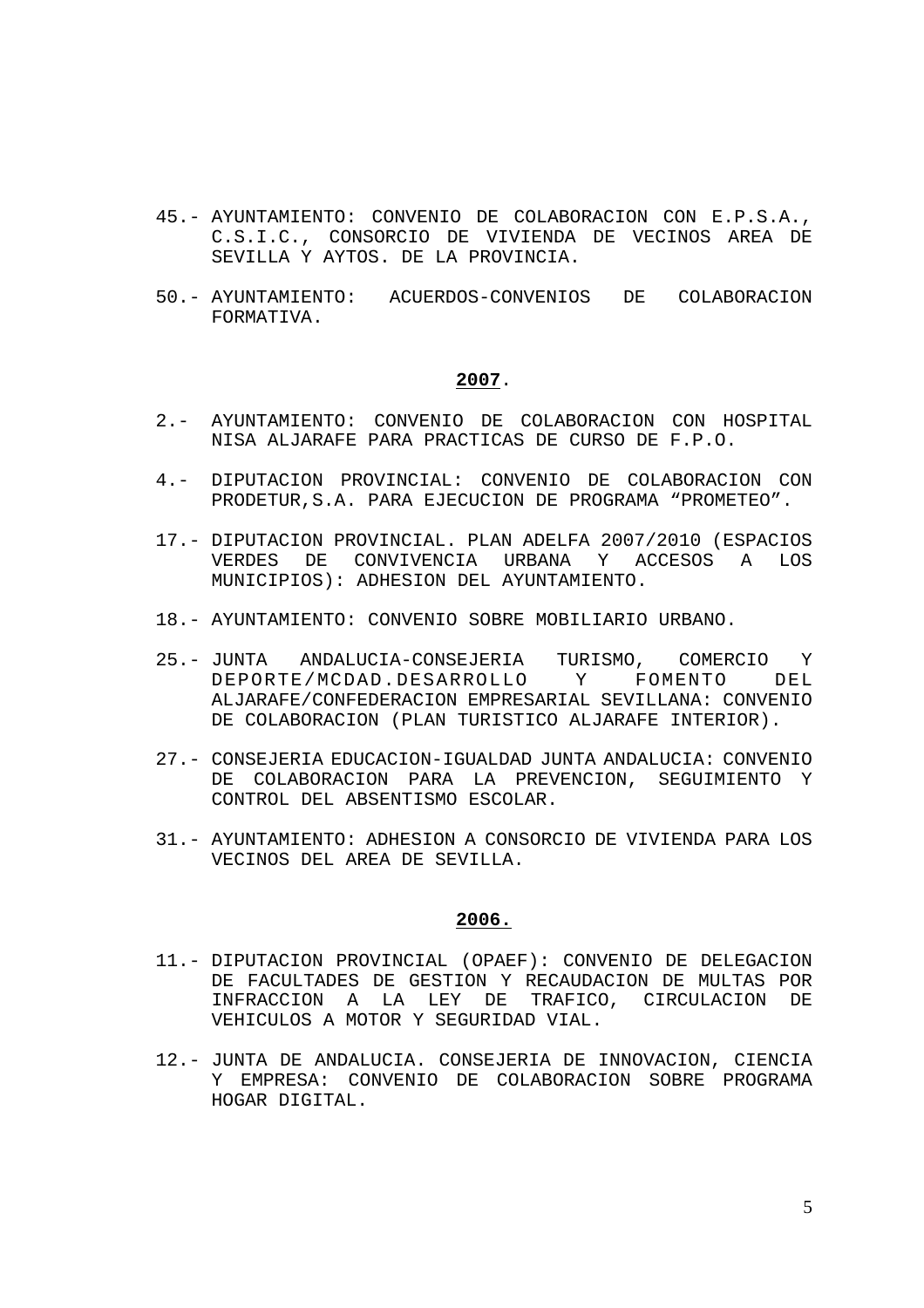- 23.- MINISTERIO DEL INTERIOR: CONVENIO DE COLABORACION SOBRE ACCESO A REGISTROS DE VEHICULOS Y PERSONAS DE LA JEFATURA CENTRAL DE TRAFICO.
- 39.- JUNTA ANDALUCIA.CONSEJERIA DE EMPLEO: CONVENIO SOBRE "PUNTO DE RENOVACION DE DEMANDA".

- 23.- AYUNTAMIENTO: CONVENIO DE COLABORACION CON EL MINISTERIO DEL INTERIOR (GUARDIA CIVIL) PARA LA PROTECCION DE PERSONAS Y BIENES.
- 26.- AYUNTAMIENTO-F.E.M.P.-Mº.MEDIO AMBIENTE: ADHESION A RED ESPAÑOLA DE CIUDADES POR EL CLIMA.
- 55.- CONVENIO JUNTA ANDALUCIA-FABRICA NACIONAL DE MONEDA Y TIMBRE SOBRE PRESTACION DE SERVICIOS DE CERTIFICACION DE FIRMAS ELECTRONICAS: ADHESION DEL AYUNTAMIENTO.

## **2004**.

- 7.- AYUNTAMIENTO: CONVENIO CON CONSEJERIA DE MEDIO AMBIENTE PARA ACTUACIONES DE EGMASA. (En Expte. 18/03).
- 11.- AYUNTAMIENTO: CONVENIO DE COLABORACIÓN CON CENTROS GERIÁTRICOS PARA CURSOS DE AUXILIAR DE ENFERMERÍA (MONTETABOR Y CARE ALJARAFE).
- 29.- DIPUTACION PROVINCIAL: CONVENIO DE ENCOMIENDA DE GESTION EN MATERIA DE PADRON DE HABITANTES.

- 6.- DIPUTACIÓN PROVINCIAL.(SEVILLA SIGLO XXI,S.A.): CONVENIO SOBRE PROYECTO DE AULA MUNICIPAL DE AUTOFORMACION.
- 7.- DIPUTACIÓN PROVINCIAL.(SEVILLA SIGLO XXI,S.A.): CONVENIO SOBRE PROYECTO DE EQUIPAMIENTO DE NUEVAS TECNOLOGÍAS DE LA INFORMACIÓN Y LA COMUNICACIÓN DE LA RED DE AGENCIAS DE DESARROLLO LOCAL.
- 14.- AYUNTAMIENTO: CONVENIO DE COLABORACIÓN CON LA UNIÓN DE CONSUMIDORES DE SEVILLA-UCE (TALLERES DE CONSUMO).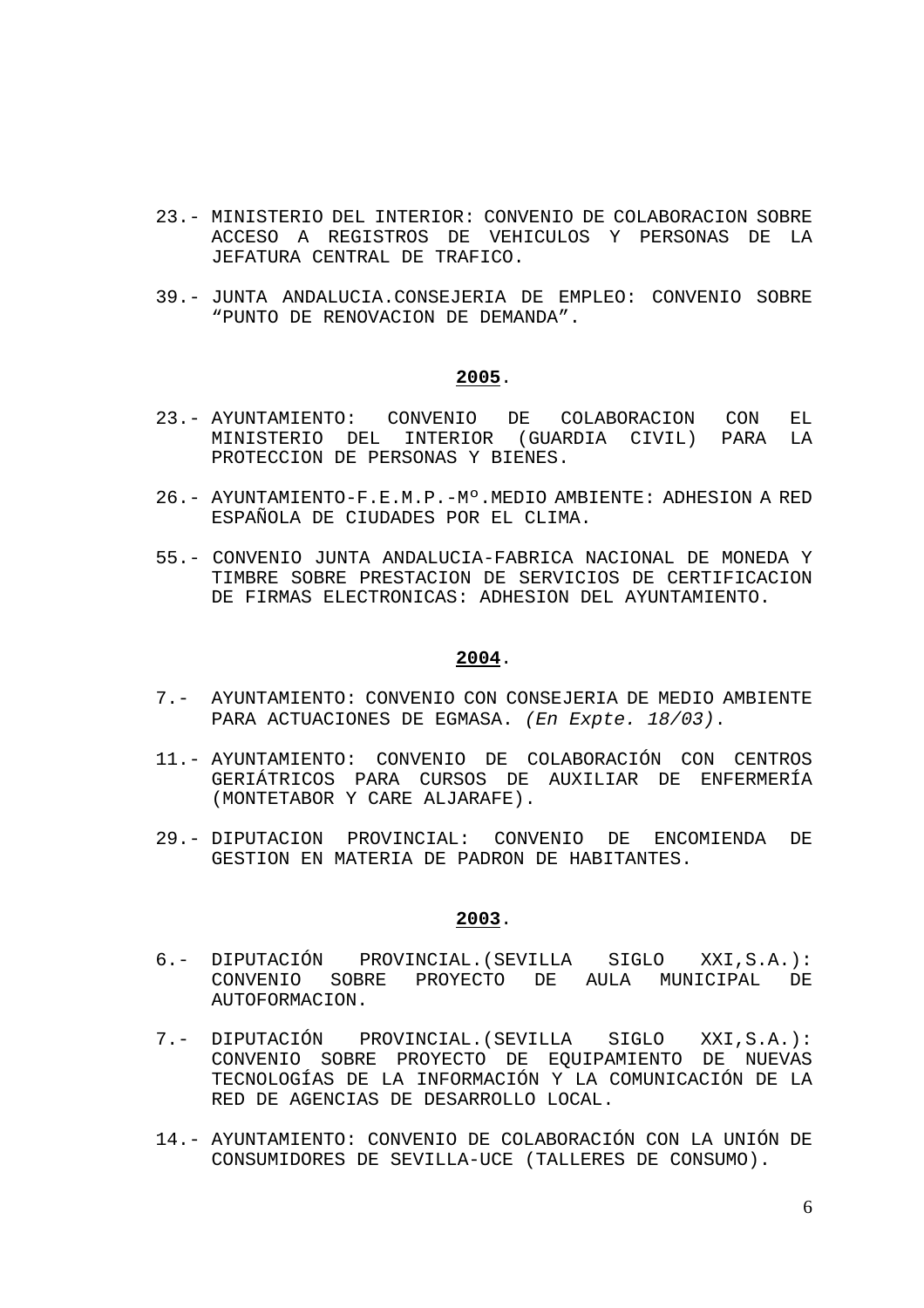- 15.- AYUNTAMIENTO: CONVENIO DE COLABORACIÓN CON CENTROS GERIÁTRICO PARA CURSOS DE AUXILIAR DE ENFERMERÍA.
- 23.- AYUNTAMIENTO: CONVENIO CON SOCIEDAD PROTECTORA DE ANIMALES
- 43.- JUNTA ANDALUCÍA: CONVENIO CON LA CONSEJERÍA DE EMPLEO Y DESARROLLO TECNOLÓGICO PARA IMPLANTACIÓN DE RED ANDALUZA DE ESCUELA DE EMPRESAS.

- 48.- AYUNTAMIENTO: CONVENIO CON MCDAD. DE MUNICIPIOS DEL ALJARAFE PARA SERVICIO DE RETEN DE BOMBEROS.
- 54.- AYUNTAMIENTO: CONVENIO CON SERVICIO ANDALUZ DE SALUD PARA PROGRAMAS Y ACTIVIDADES EN BENEFICIO DE LA SALUD.

#### **2001**.

- 8.- AYUNTAMIENTO: CONVENIO CON SOCIEDAD PROTECTORA DE ANIMALES Y PLANTAS (AMPLIACION).
- 16.- AYUNTAMIENTO: CONVENIO CON RESIDENCIA GERIATRICA ALJARAFE PARA PRACTICAS DE F.P.O.
- 17.- AYUNTAMIENTO: CONVENIO DE CESION DE TERRENOS EN EL VALLE A FUNVIMA PARA EJECUCION DE VIVIENDAS SOCIALES.
- 24.- AYUNTAMIENTO: CONVENIOS DE PUBLICIDAD EXTERIOR EN MOBILIARIO URBANO (POSTES TELESCOPICOS Y MARQUESINAS).

- 12.- AYUNTAMIENTO: CONVENIO CON MCDAD. DE SERVICIOS LA VEGA PARA LA GESTION INTEGRAL DE ENVASES USADOS Y RESIDUOS DE ENVASES.
- 18.- AYUNTAMIENTO: CONVENIO CON TELEFONICA DE ESPAÑA,SAU Y TELEFONICA TELECOMUNICACIONES PUBLICAS,SAU SOBRE TELECOMUNICACIONES EN VIA PUBLICA
- 20.- AYUNTAMIENTO: CONVENIO CON LA CONSEJERIA DE SALUD SOBRE TRAMITACION DE EXPEDIENTES SANCIONADORES EN MATERIA DE SALUD PUBLICA.